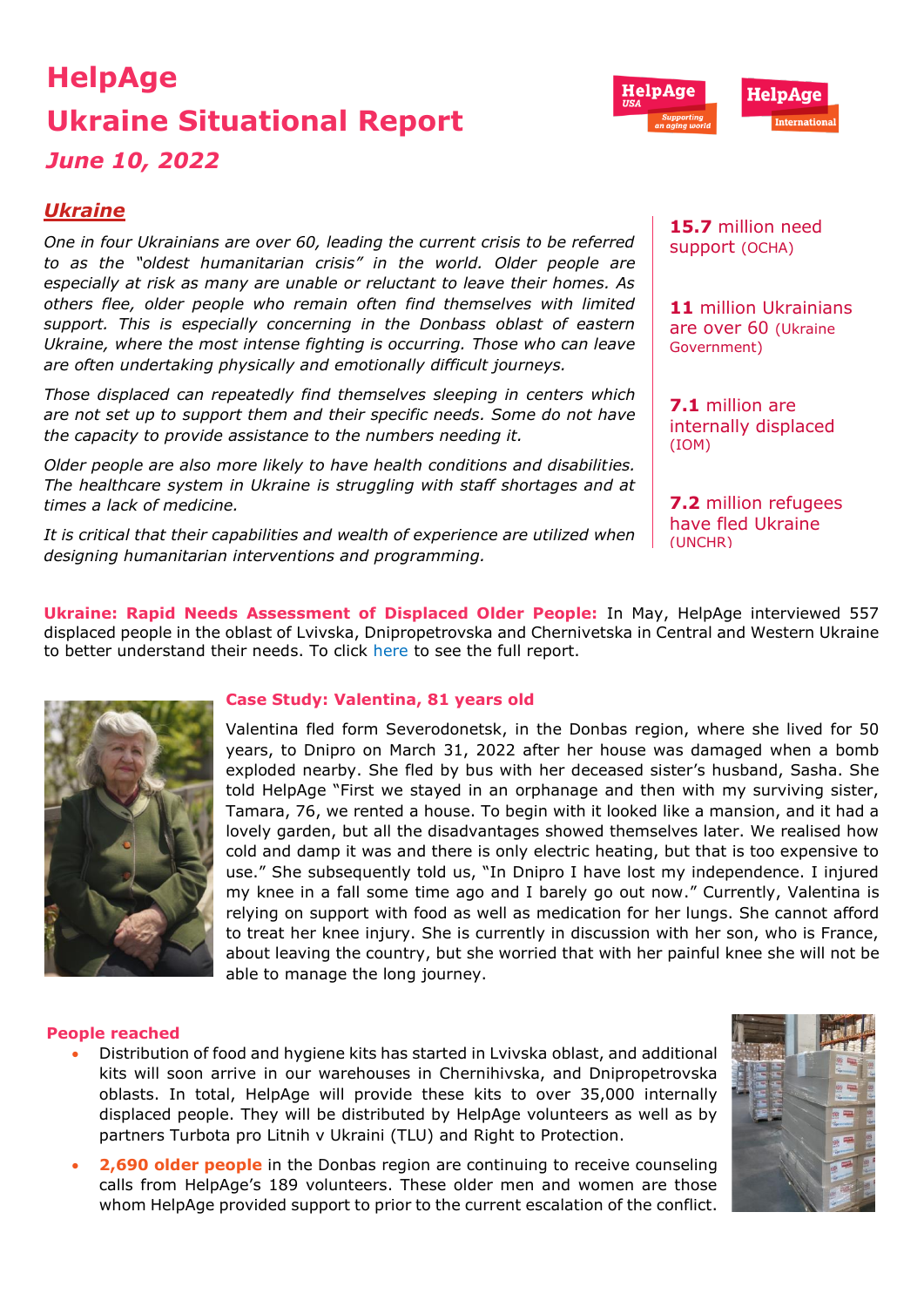1,714 hygiene kits were distributed via two local NGOs (Hands of Friends and Slavic Heart) and two municipal authorities (Psychoneurological Center and Social Centre for Mothers) in the Donetsk oblast of eastern Ukraine. These kits include adult diapers, personal protective equipment, and absorbent pads.

## **HelpAge plans**

- In the coming weeks, HelpAge will establish community safe spaces which will provide the opportunity for older people to gather and seek psychosocial support from peers and HelpAge staff as well as referrals to existing services. Currently several locations have been identified in Lvivska oblast and staff recruitment is on-going.
- In the coming months, HelpAge plans to provide multipurpose cash to older people through the post office as well as cash grants and specialised equipment for centers hosting older people, as their numbers have increased as result of the conflict. Furthermore, specialized kits will be provided for those with incontinence.

# **Partners in Ukraine**

**[Right to Protection](https://r2p.org.ua/)** has been a leading voice standing up for the rights of those most at risk in Ukraine since 2001. Since the start of the conflict, they have been active across much of Ukraine, providing food, water, medicines, generators, cash, and legal advice.

**[TLU](http://www.tlu.org.ua/)** is a Ukrainian NGO which has been providing support to older people since 1999. During the crisis, they have been working through their large

network of volunteers across Ukraine to provide food, medicine, and hygiene items.



TLU volunteer providing medicine to an older Ukrainian.

# *Moldova*

*In Moldova, [491,144](https://data.unhcr.org/en/situations/ukraine/location/10784) have entered the country from Ukraine since the end of February; [9%](https://data2.unhcr.org/en/documents/details/92088) are over 65, according to [REACH.](https://data2.unhcr.org/en/documents/details/92429) While most have traveled through Moldova to Romania and other countries, or have returned to Ukraine, [86,266](https://data2.unhcr.org/en/documents/details/92774) are currently staying. Of these, [4,384 p](https://www.impact-repository.org/document/reach/9a15586a/REACH_MDA_Factsheet_RAC-Weekly-Needs-Monitoring_2022-04-27_EN.pdf)eople are residing in 95 refugee accommodation centers, while others are either staying with host families or friends or are renting private accommodation. Older people arriving in Moldova have faced often difficult and traumatizing journeys, often complicated by mobility issues. Every person who arrives in Moldova has unique needs. Ensuring that support is tailored to the individual will remain critical.* 

**86,266** refugees are remaining in Moldova [\(UNCHR\)](https://data.unhcr.org/en/situations/ukraine/location/10784)

Approximately, **7,764** refugees remaining in Moldova are over 65 [\(REACH\)](https://data2.unhcr.org/en/documents/details/92429)

## **People reached**

- **2,350 refugees** are currently being provided with food catering or food vouchers in 49 refugee accommodation centers across Moldova. In total, HelpAge has have provided over **500,000 meals** to refugees in the last 2 ½ months.
- **5,000 refugees have received hygiene vouchers or kits** that were distributed at 45 refugee accommodation centers across Moldova, enabling refugees to access items such as soap, masks, hand sanitizer and cleaning products.
- **35 refugee accommodation centers received institutional hygiene kits.** These included washing mops, washing up liquid, hand sanitizer, and other items.